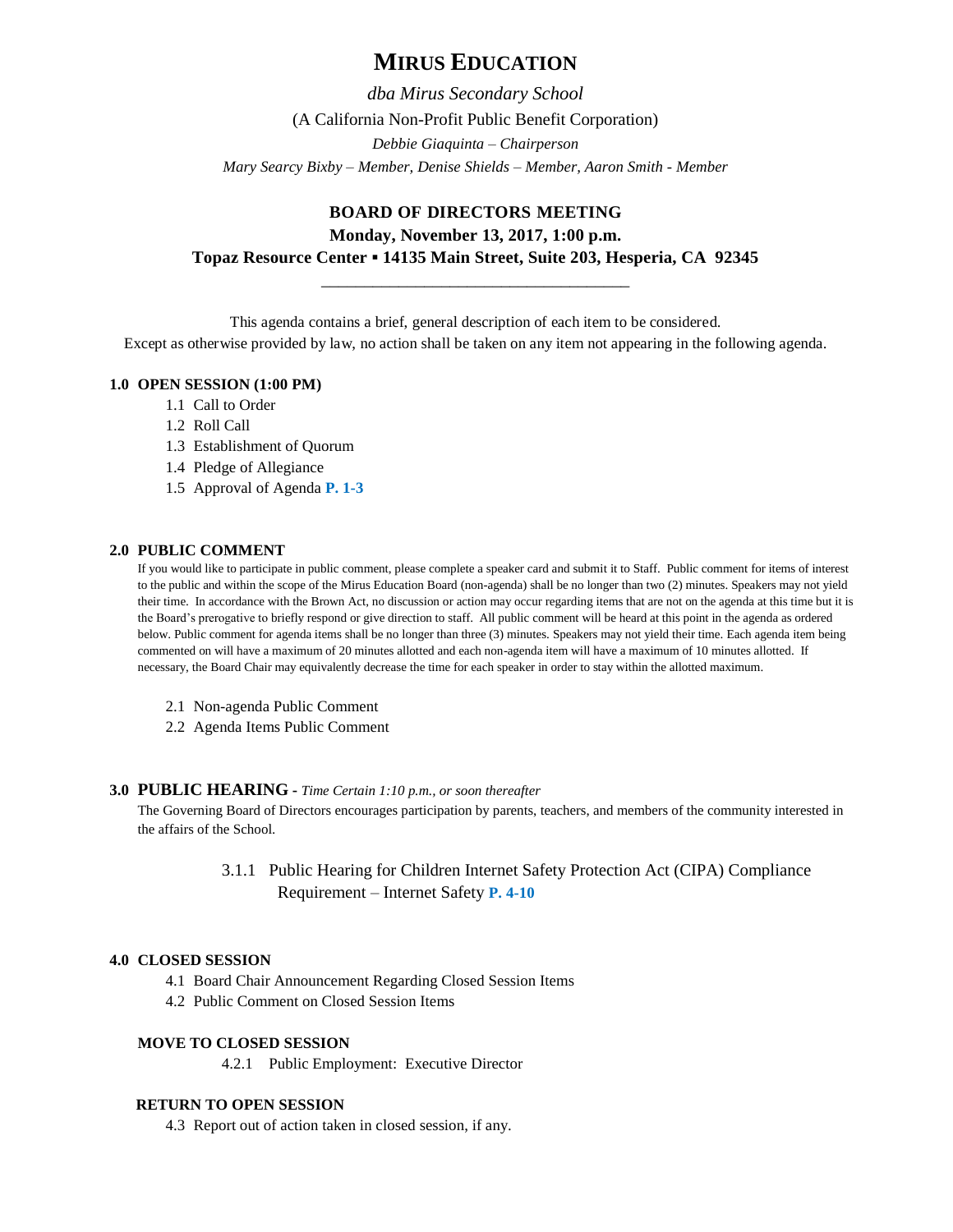## **5.0 ADMINISTRATIVE ITEMS**

#### 5.1 President's Report

- 5.1.1 The Charter School of San Diego Renewal Petition Update
- 5.1.2 Board Members and Advisors Fall Retreat
- 5.2 Strategic Plan Update
	- 5.2.1 Mirus Secondary School
		- 5.2.1.1 School Participation Report for the period of 2016-2017 Month 12 Month 13

05/01/17 – 06/23/17 and for the period of 2017-2018 Month 1 – 2: 07/03/17 – 8/25/17 **P. 11-14**

### **6.0 CONSENT AGENDA**

All matters listed under the consent agenda are considered by the Board to be routine and will be approved/enacted by the Board in one motion in the form listed below. Unless specifically requested by a Board member for further discussion or removed from the agenda, there will be no discussion of these items prior to the Board votes on them. The President recommends approval of all consent agenda items.

- 6.1 Consider Approval of Meeting Minutes for September 14, 2017 **P. 15-16**
- 6.2 Consider Approval of Board Policy 3160 Graduation Requirements Amendment **P.17-29**
- 6.3 Consider Approval of Mathematics Placement Policy Amendment **P. 30-35**
- 6.4 Consider Approval of the Updated Board Resolution of El Dorado Charter SELPA Participation Agreement **P. 36**
- 6.5 Consider Approval of Updated Agreement for Participation of El Dorado Charter SELPA **P. 37-43**

#### **7.0 ACTION ITEMS**

#### 7.1 **Action Items Specific to Mirus Secondary School**

- 7.1.1 Consider Approval of 2016-2017 Unaudited Actuals **P. 44-49**
- 7.1.2 Review the FY 2017-2018 October Revised Budget Assumptions and Consider Approval of the FY 2017-18 October Revised Operational Budget **P. 50-57**
- 7.1.3 Consider Approval of Resolution to Establish an Audit Committee **P. 58-59**
- 7.1.4 Consider Approval to Acquire a Facility Inside the Hesperia Unified School District Boundaries
- 7.1.5 Consider Approval of Children Internet Safety Protection Act (CIPA) Compliance Requirement Internet Safety

7.1.5.1 Consider Approval of the Student Use of Technology Policy 3130 Amendment **P. 4-10**

- 7.1.6 Consider Approval to Ratify the Compensation Comparability Study for Executive Director Position
- 7.1.7 Board Chair Oral Report Regarding Salary and Benefits under Contract
- 7.1.8 Consider Approval to Ratify the Executive Director Employment Agreement
- 7.1.9 Consider Approval of the Educational Records and Student Information Policy **P. 60-68**
- 7.1.10 Consider Approval of the Board Policy for Maintenance and Retention of Pupil Records **P. 69-72**
- 7.1.11 Local Control and Accountability Plan (LCAP) Update Presentation by Starr

### **8.0 BOARD ANNOUNCEMENTS AND COMMENTS**

From time to time, the board has topics of interest that they would like to share with the community. These are informational in nature and do not require action.

## **9.0 ADJOURNMENT**